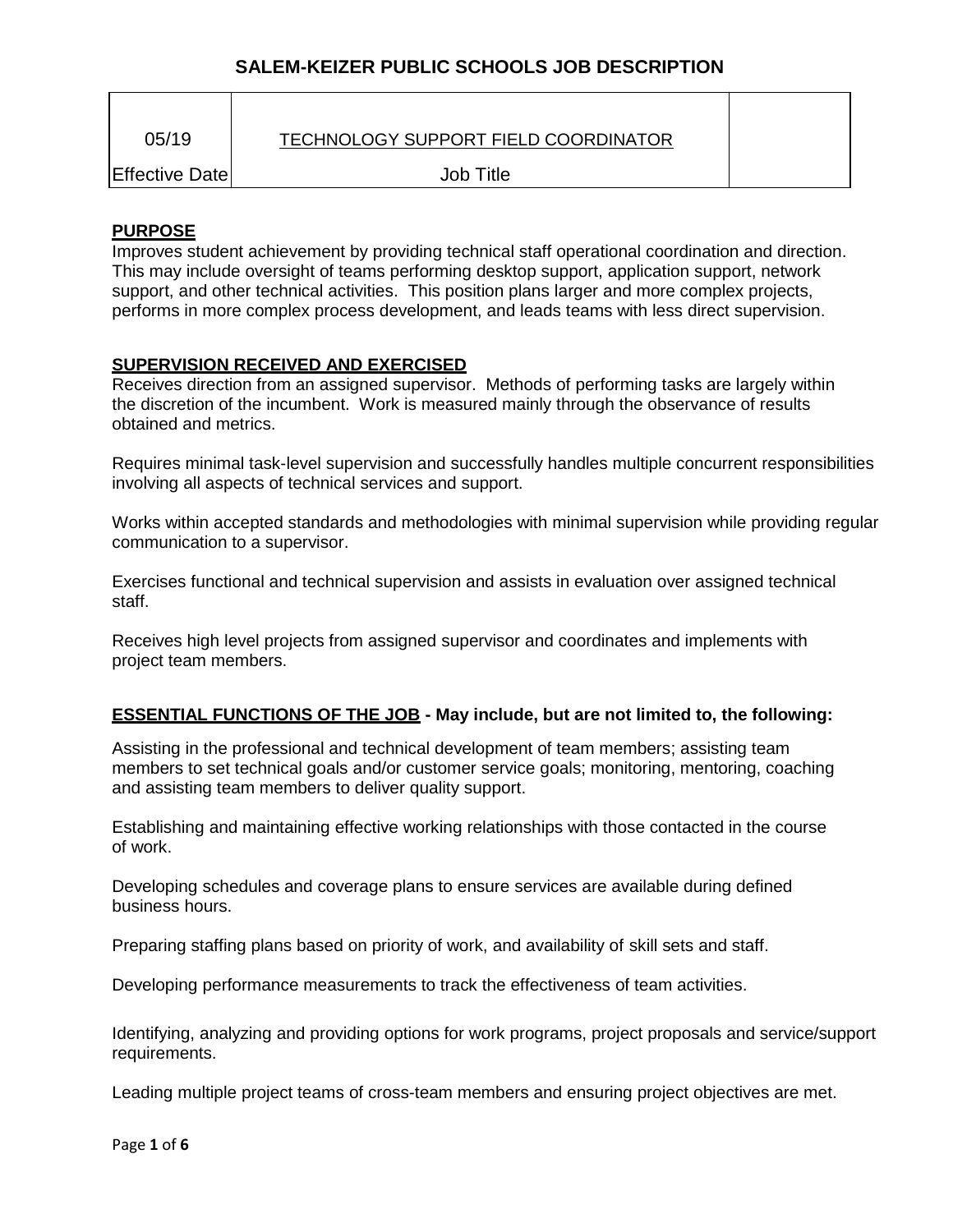| 05/19          | TECHNOLOGY SUPPORT FIELD COORDINATOR |  |
|----------------|--------------------------------------|--|
| Effective Date | Job Title                            |  |

Coordinating crisis response teams and coordinating communication for production-down situations.

Developing and maintaining key business processes within the department and making available to staff, as appropriate. Working with other departments in the district in a collaborative manner to develop cross department business processes.

Coordinating and managing maintenance of, and changes to the production environment with department management.

Developing and maintaining documentation on standards and procedures and making available to staff, as appropriate.

Monitoring team workload such as phone, email and trouble ticket/service request system queues and making priority decisions regarding severity and criticality of service requests.

Providing a high level of customer service; working with customers that may be frustrated, upset or demanding and remaining calm and professional in working through their issues.

Leading the creation of support models for new technologies, applications, or systems; participating in and/or providing training to users or other technical staff.

Resolving escalated customer and vendor issues.

Maintaining security of user credentials and workstation integrity following established rules and using good judgment.

Providing information and recommendations to department management regarding department standards and long-range objectives.

Researching and devising methods to facilitate improved production, procedures, and processes.

Planning and coordinating cross training of staff as necessary.

Maintaining current knowledge of industry trends and potential impact on the organization; maintaining professional and technical knowledge by participating in professional development activities both internal and external to the department.

Managing resources for optimal performance; providing resource management for incoming customer inquiries, projects, and administrative work.

Providing technical assistance to users and other technical staff in the operation of hardware and software such as workstations, peripherals and applications.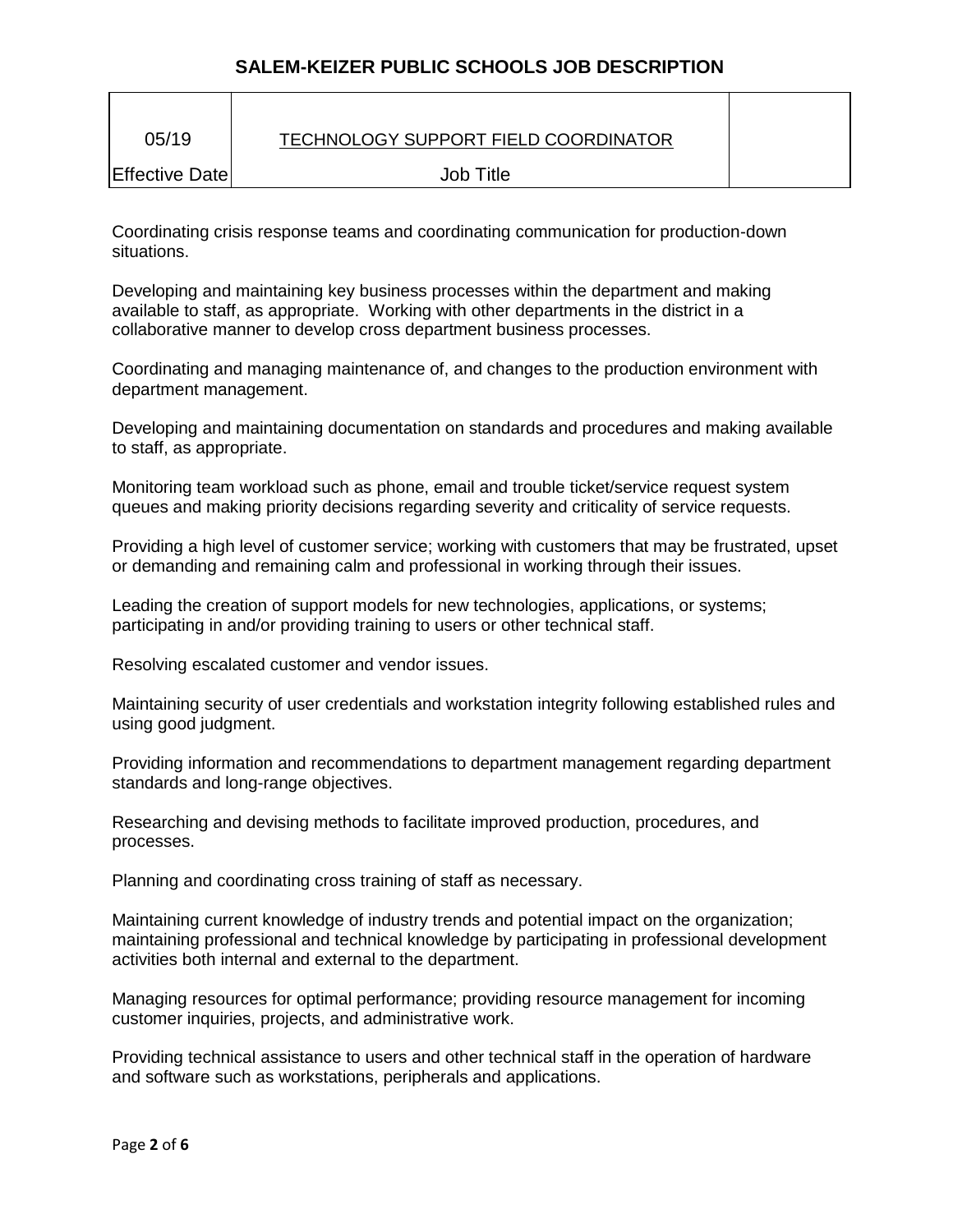| 05/19          | TECHNOLOGY SUPPORT FIELD COORDINATOR |  |
|----------------|--------------------------------------|--|
| Effective Date | Job Title                            |  |

Providing high-level administration of workstation management systems.

Answering complex, functional technology-related questions.

Analyzing user problems, developing and recommending solutions.

Diagnosing hardware problems and developing and recommending solutions.

Maintaining inventory and accurate records of parts, equipment, and repairs.

Participating in the research and recommendation of purchases of new hardware and software according to district standards.

Interacting with vendors to diagnose and develop resolutions for technical problems.

Participating in the recommendation, development and maintenance of district technical standards.

Remaining current on existing and emerging technologies.

Using District's trouble ticket/service request system to track, document and resolve technical problems.

Monitoring phone, email and trouble ticket/service request system queues and making priority decisions regarding severity and criticality of issues.

Working with school or department administration and staff to understand technology support needs and working to fulfill them within district standards.

Participating in the creation of support models for new applications or systems; participating in and/or providing user training on district applications.

Communicating clearly, concisely, and effectively, both orally and in writing with technical and non-technical individuals.

Maintaining regular and consistent attendance and punctuality.

Performing related duties consistent with job description and assignment.

## **MINIMUM QUALIFICATIONS**

### **Knowledge of:**

Theory, principles, and methodology of technical support and troubleshooting.

Principles and practices of Project Management.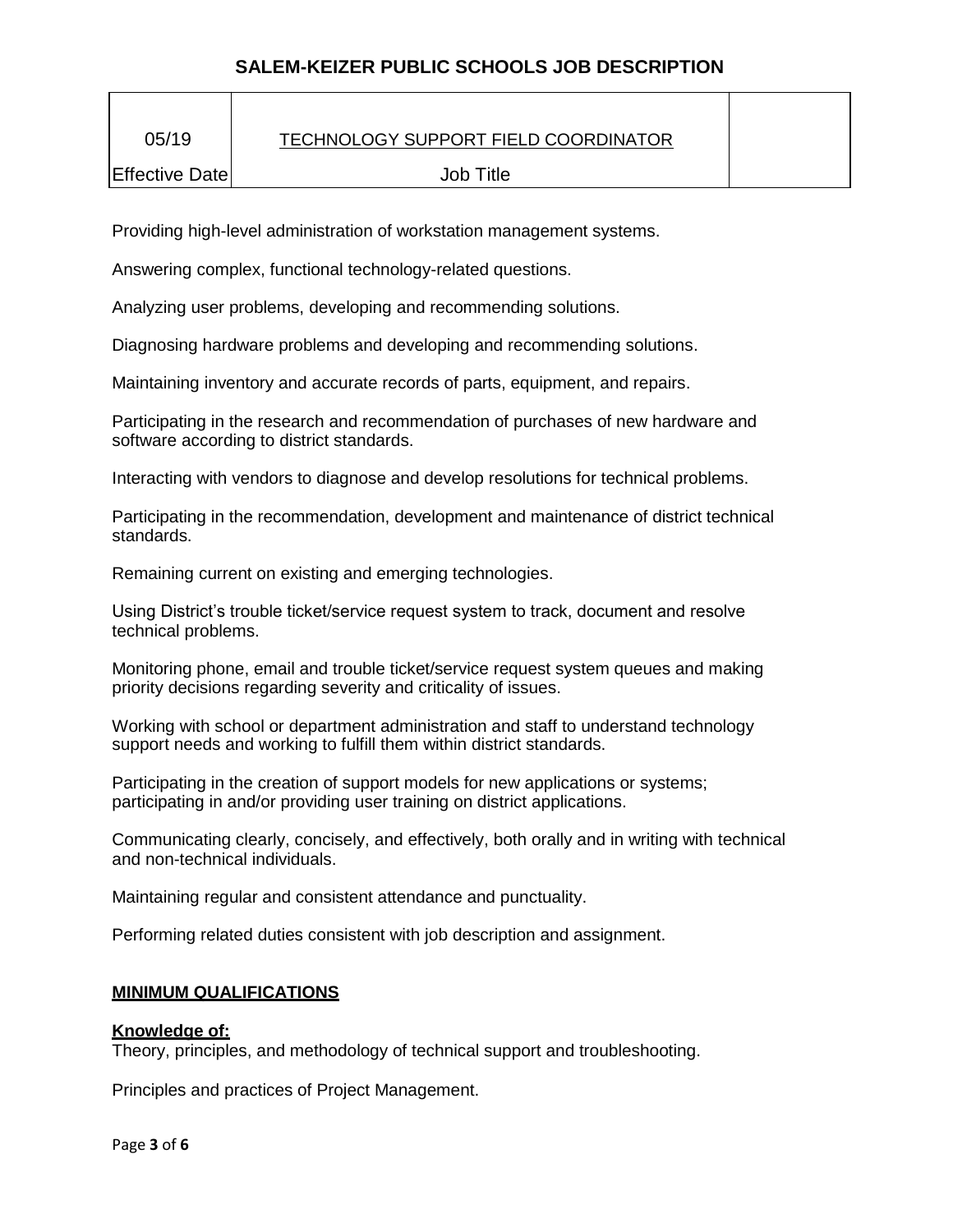| 05/19           | TECHNOLOGY SUPPORT FIELD COORDINATOR |  |
|-----------------|--------------------------------------|--|
| Effective Datel | <b>Job Title</b>                     |  |

Service delivery, customer service or help desk management.

Leading small teams.

Data Center Operations, Operating Systems and Network Support.

Coordination and scheduling techniques to maximize utilization of both computer systems and staff.

Advanced principles and practices of workstations, peripherals, networks, Active Directory and software such as office productivity suites, internet browsers and other standard business applications.

Advanced understanding of current workstation operating systems and associated software.

High-level understanding of workstation management, software installation and advanced troubleshooting techniques.

### **Ability to:**

Give direction and guidance to team members.

Effectively coach and mentor.

Plan, organize, direct and evaluate programs, projects and services and implement changes in methods and techniques as needed.

Research and analyze technical information and prepare reports and recommendations.

Maintain the work schedule and balance user needs in proper perspective to assure that work is received, scheduled, and returned to the users efficiently and effectively.

Develop and maintain work schedules to provide coverage during defined business hours.

Maintain accurate statistical records of support requests, down time, as well as problem determination when a computer failure or related network failure develops.

Communicate effectively, both orally and in writing.

Establish and maintain effective working relationships with those contacted in the course of work.

Analyze and solve complex problems. Understand, use and create detailed technical manuals.

Plan and prioritize workload requirements including scheduling and organizing multiple

Page **4** of **6**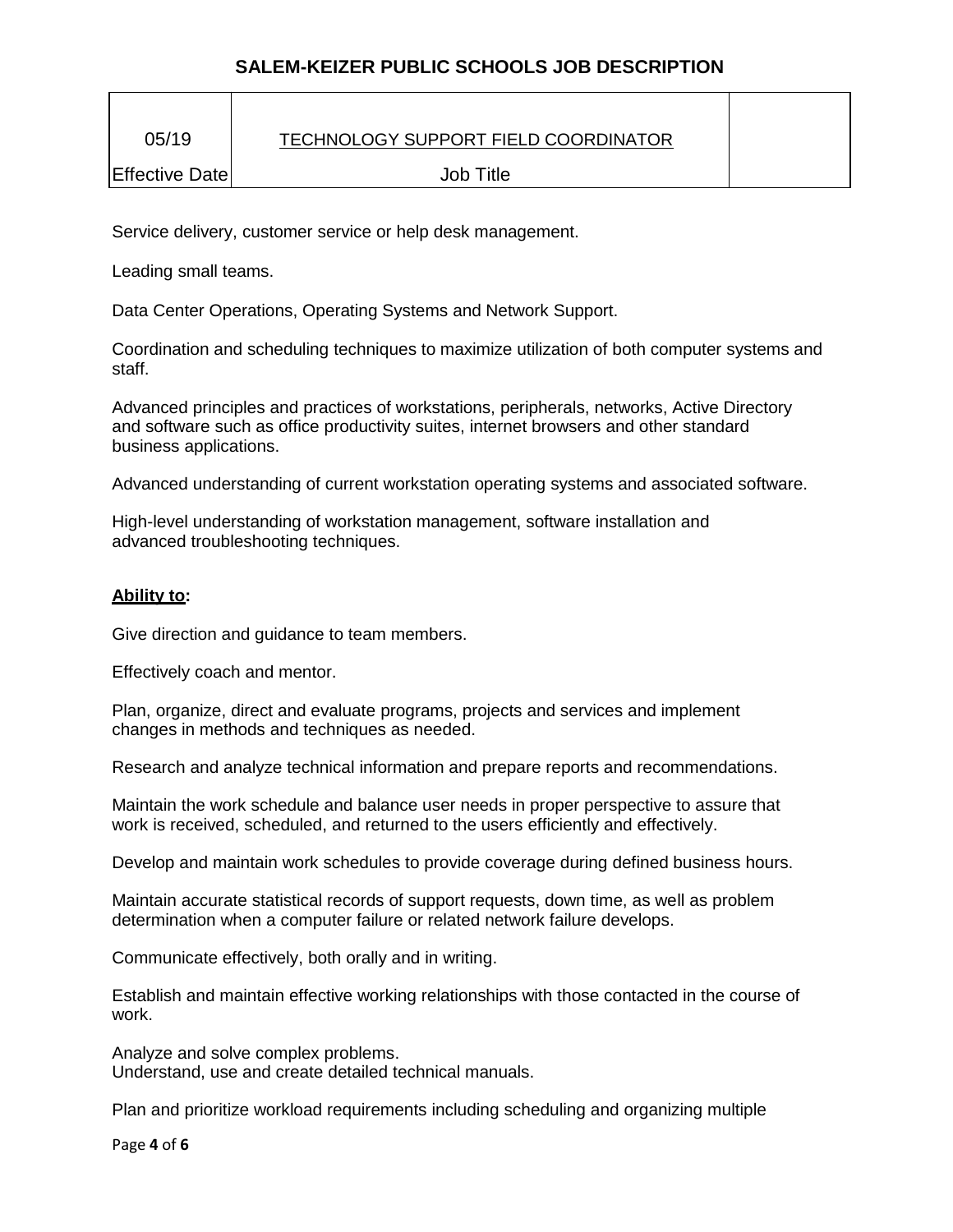| 05/19          | TECHNOLOGY SUPPORT FIELD COORDINATOR |  |
|----------------|--------------------------------------|--|
| Effective Date | Job Title                            |  |

tasks.

Analyze and define client equipment and software requirements for multiple desktop systems.

Effectively communicate technical concepts to non-technical audiences.

Climb ladders and crawl under desks to hook up systems.

Perform installation or replacement of hardware inside cramped computer boxes requiring high level of manual dexterity.

Travel to district schools/departments and out of district as needed. Work flexible shifts as necessary, including evenings and weekends.

#### **EXPERIENCE AND TRAINING**

Any combination of experience and training that would provide the required knowledge and abilities is appropriate. A representative way to obtain the required knowledge and abilities would be:

#### **Experience:**

Five years of responsible help desk or technical program support, three of which must include leading a team.

Three years supporting computer software and hardware in a complex network environment

#### **Training:**

The equivalent of a Bachelor's degree from an accredited college or university with major course work in Information systems technology or a related field.

Some positions in this classification may require certification from a recognized national technology institution such as ITIL, A+ and MCP.

#### **Special Requirements:**

Possession of, or the ability to obtain an Oregon Driver's license, must have a safe driving record and provide proof of personal vehicle insurance. Required to have a reliable vehicle at work daily. May be required to transport District equipment in personal vehicle (motorcycles cannot be used to transport District equipment)

### **Work Environment:**

Variety of locations inside and outside school buildings and offices, including but not limited to office, classroom and lab environments.